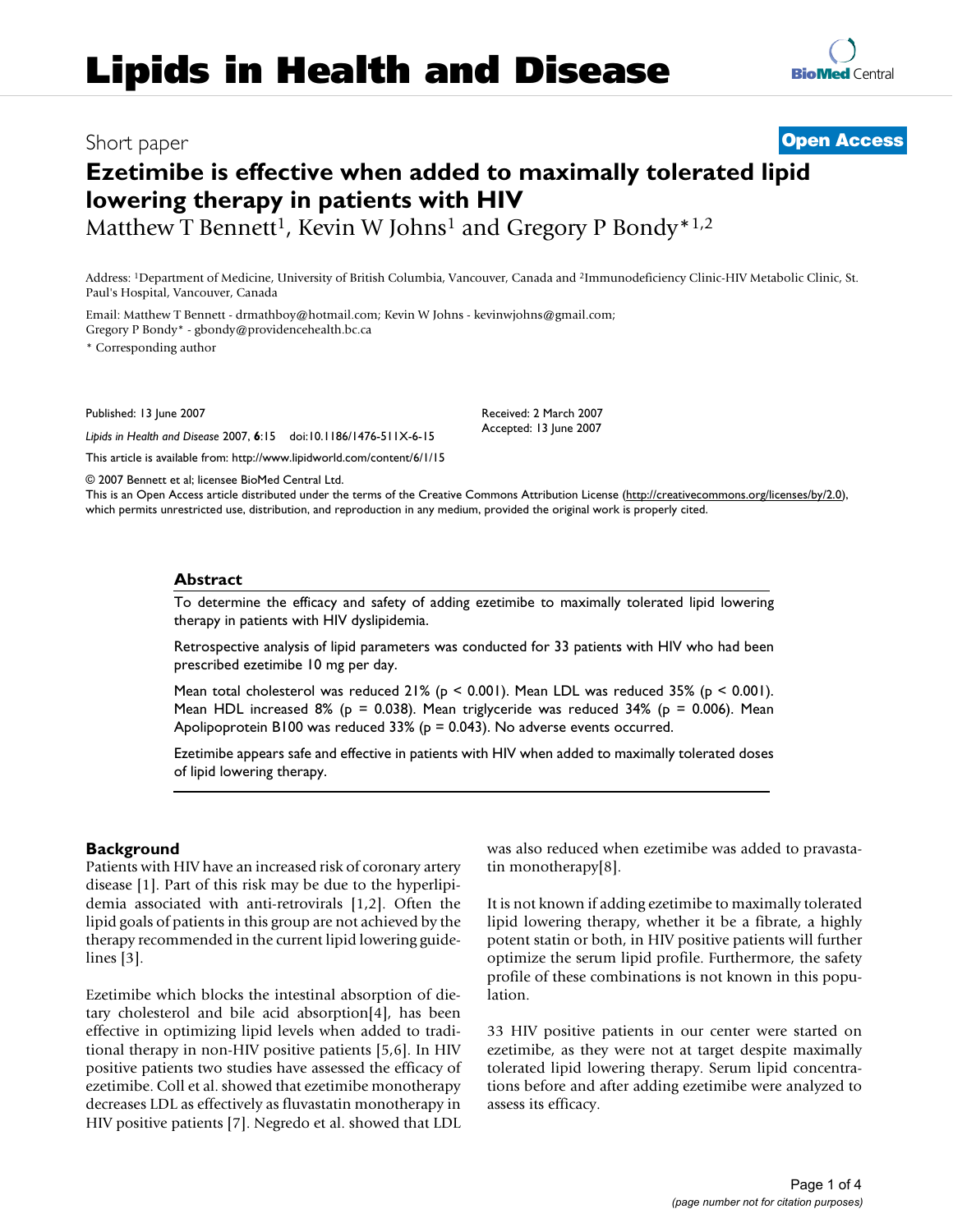#### **Methods**

We analysed the effect on the lipid profile of the addition of ezetimibe in patients with HIV.

All patients were seen at the Immunodeficiency Clinic (IDC)-HIV Metabolic Clinic at St. Paul's Hospital, Vancouver, BC, Canada. This is a tertiary referral center where over 700 patients receive care for HIV associated metabolic disorders. Patients who were treated with Ezetimibe during the time period January 2003 to May 2006 were included. Ezetimibe was initiated only after they were on the maximum tolerated doses of standard lipid lowering therapy.

The effect of ezetimibe on the serum concentrations of total cholesterol, LDL, HDL, triglycerides and apolipoprotein B were analysed. In addition, adverse events as defined by an elevation in AST or ALT over 5 times ULN or CK over 10 times normal or any symptom requiring discontinuation were documented.

Ethics approval was granted by the Ethics Review Board at St. Paul's Hospital.

#### *Patients*

40 patients seen in the IDC-HIV Metabolic Clinic had been prescribed ezetimibe 10 mg per day orally. Seven of these patients were not included (2 had alterations in their other medications, 3 took ezetimibe for less than 4 weeks (discontinued due to reasons other than adverse events such as the inability to pay for the medication), and 2 had insufficient data).

Of the remaining 33 patients, 8 had type 2 diabetes mellitus, 16 had hypertension, 9 had prior vascular disease, 10 previously smoked and 3 of the patients were current smokers. 31 of the patients were male and the average age at the start of ezetimibe therapy was 51.4 years (range 39– 76).

24 of the patients were on HMG-CoA reductase inhibitors (2 on pravastatin, 15 on rosuvastatin and 7 on atorvastatin), 17 of the patients were on fibrates (all fenofibrate), 2 of the patients were on Niacin and 4 of the patients were on salmon oil.

24 of the patients were taking protease inhibitors, 25 were taking NNRTIs, 29 were taking NRTIs, 1 was taking T20 and 1 subject was on no anti-retroviral therapy.

The serum triglycerides were significantly elevated in 8 of the patients precluding the calculation of serum LDL concentration. Only 7 of the patients had apolipoprotein B measurements both before and after the institution of ezetimibe.

Univariate analysis was used to compare the differences between the pre and post treatment using the Wilcoxon rank sum test for paired non-parametric samples. SPSS version 14.0 was used to analyse the data.

### **Results**

Mean total cholesterol was reduced from 6.95 mmol/L to 5.51 mmol/L (21% reduction,  $p < 0.001$ ). Mean LDL was reduced from 4.05 mmol/L to 2.63 mmol/L (35% reduction, p < 0.001). Mean HDL increased from 1.07 mmol/L to 1.16 mmol/L (8% increase,  $p = 0.038$ ). Mean triglyceride was reduced from 6.22 mmol/L to 3.85 mmol/L (34% reduction,  $p = 0.006$ ). Mean apolipoprotein B100 was reduced from 1.45 g/L to 1.09 g/L (33% reduction  $p =$ 0.043). The average duration of ezetimibe therapy was 79.6 days (range 33–193 days). No adverse events occurred.

The patients were analyzed according to their baseline lipid lowering therapy. The results are described in figure 1. When ezetimibe was added to maximally tolerated doses of a statin and a fibrate, reductions were seen in serum concentrations of total cholesterol (16%,  $p =$ 0.004), LDL (26%, p = 0.008), and triglycerides (28%, p = 0.021). Furthermore the serum HDL concentration increased in this group  $(17\%, p = 0.036)$ . When ezetimibe was added to maximally tolerated doses of statin monotherapy, reductions were also seen in serum concentrations of total cholesterol  $(32\%, p = 0.001)$ , LDL  $(45\%, p$  $= 0.008$ ) and triglycerides (49%,  $p = 0.033$ ) in the subgroup of patients on maximally tolerated doses of statin monotherapy. When ezetimibe was added to maximally tolerated doses of fibrate monotherapy, the serum LDL concentration decreased by 20% ( $p = 0.043$ ). In each of these subgroups, the concentrations of total cholesterol, LDL, HDL, apolipoprotein B and triglycerides improved. Due to small sample size only the results mentioned above were statistically significant.

#### **Conclusion**

Following our analysis we conclude that adding ezetimibe improves the lipid profile in patients with HIV on maximally tolerated doses of lipid lowering therapy.

In our group of 33 patients we found significant reductions in serum concentrations of total cholesterol, triglycerides, LDL and apolipoprotein B100 following the addition of ezetimibe. Serum concentrations of HDL also rose significantly following this intervention. These gains were achieved without any adverse events.

Our findings are concordant with studies which have assessed the efficacy of ezetimibe in non-HIV populations [5,6]. As one of the proposed mechanisms of dyslipidemia in patients with HIV is due to ARV therapy[9], we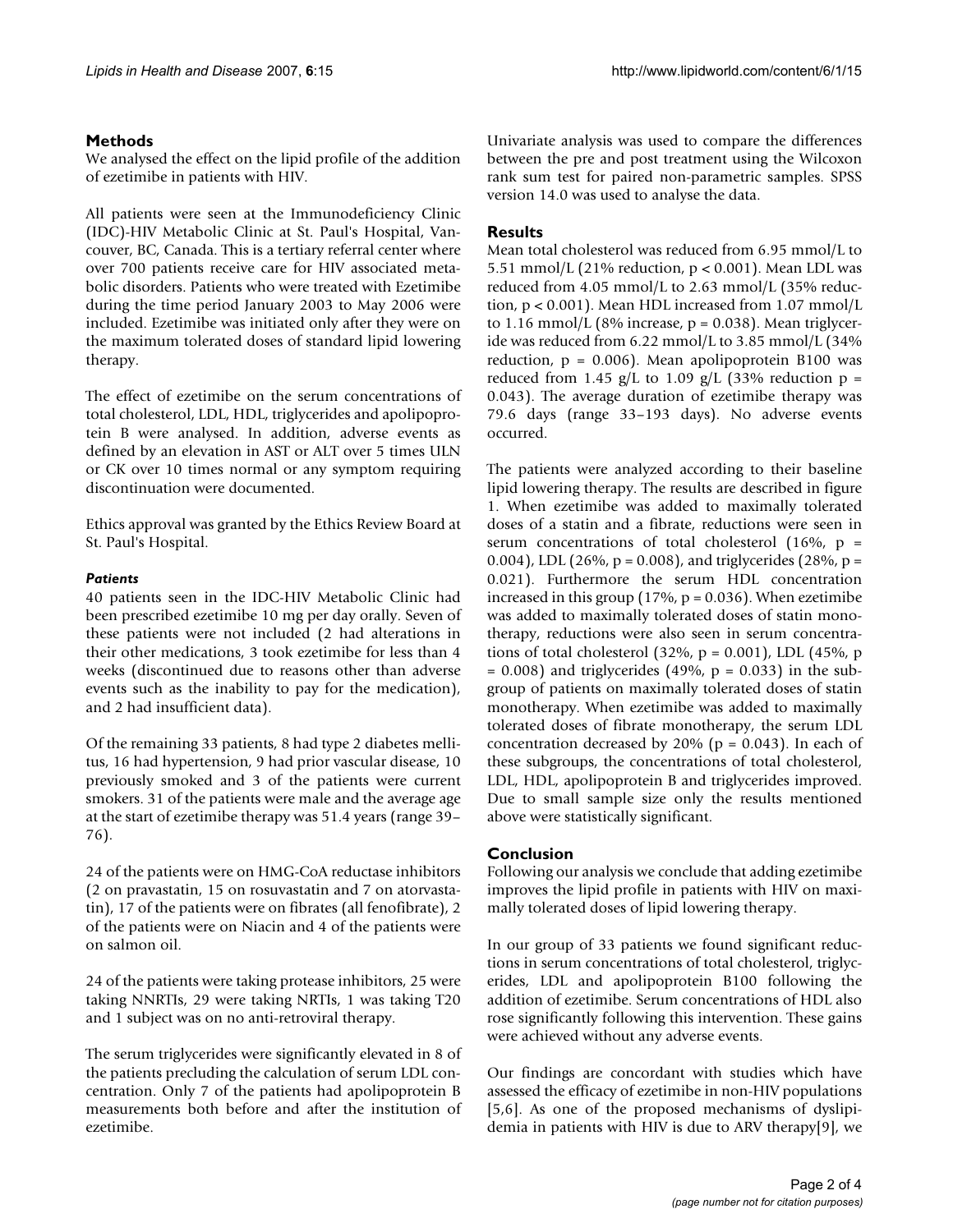

Figure 1



felt it was necessary to demonstrate the efficacy of ezetimibe in this group.

Only two studies have described the use of ezetimibe in patients with HIV. Coll et al compared ezetimibe monotherapy to fluvastatin monotherapy in 20 HIV positive patients. Serum concentrations of LDL were reduced by 20% with ezetimibe monotherapy [7]. As our practice is to add ezetimibe to other lipid lowering therapy, only 3 patients in our study were on ezetimibe monotherapy. The serum LDL concentration was reduced by 32% in this subgroup. This result was not statistically significant owing to the small number of patients in this subgroup.

Negredo et al. added ezetimibe in 19 patients with HIV who were not at target while on pravastatin. After 24 weeks of combination therapy of ezetimibe and pravastatin, 61.5% of patients achieved an LDL less than 3.36 mmol/L (130 mg/dl). At baseline there were 14 patients in our study on statin therapy who had a serum LDL concentration greater than 3.36 mmol/L. 9 of these patients (64%) achieved an LDL of less than 3.36 mmol/L following the addition of ezetimibe.

In our center, in the absence of consensus guidelines for the treatment of dyslipidemia in patients with HIV, we currently treat HIV positive patients to at least moderate risk lipid profile targets (total cholesterol concentration of less than or equal to 5.0 mmol/L, an LDL concentration of less than or equal to 3.5 mmol/L and serum total cholesterol to HDL ratio of less than or equal to 5.0). Prior to ezetimibe therapy, none of the patients met all targets despite maximally tolerated lipid lowering therapy (none of the patients met the total cholesterol target, 6 of 25 patients met the LDL target and 4 of 33 patients met the total cholesterol to HDL ratio target). Following the addition of ezetimibe the total cholesterol was reduced to less

than or equal to 5.0 mmol/L 13 of 33 patients (39%). The LDL concentration was reduced to less than or equal to 3.5 mmol/L in 15 of 25 patients (60%). The ratio of total cholesterol to HDL ratio was reduced to less than or equal to 5.0 in 15 of 33 patients (45%). The results were then analyzed according to baseline lipid lowering therapy. Figure 2 describes which patients met moderate risk lipid targets following the addition of ezetimibe despite not meeting them at baseline.

The current published guidelines recommend diet and exercise counseling, considering altering the ARV regimen or adding lipid lowering medications for dyslipidemia in patients on ARV therapy [3]. A statin is suggested for LDL elevations and a fibrate is suggested for serum triglycerides elevations. The current guidelines do not yet recommend the use of ezetimibe therapy in this group.

Our study is the first to analyze the efficacy of adding ezetimibe to maximally tolerated doses of the lipid lowering therapy including highly potent statins, fibrates and combinations of a statin and a fibrate. Significant improvements in the lipid profile following the addition of ezetimibe were seen. Furthermore, there were no adverse events. We conclude that if the lipid targets are not met after maximally tolerated doses of lipid lowering therapy with a statin and/or fibrate, ezetimibe is safe and effective.

#### **Competing interests**

The author(s) declare that they have no competing interests.

#### **Authors' contributions**

MB was the principle author of the paper, participated in design of the project and aided in data acquisition. KJ was the primary collector of data by means of chart review, conducted statistical analysis and edited the manuscript.



#### Figure 2

Ezetimibe add-on therapy: Percent of patients reaching targets for moderate risk according to baseline lipid agent.